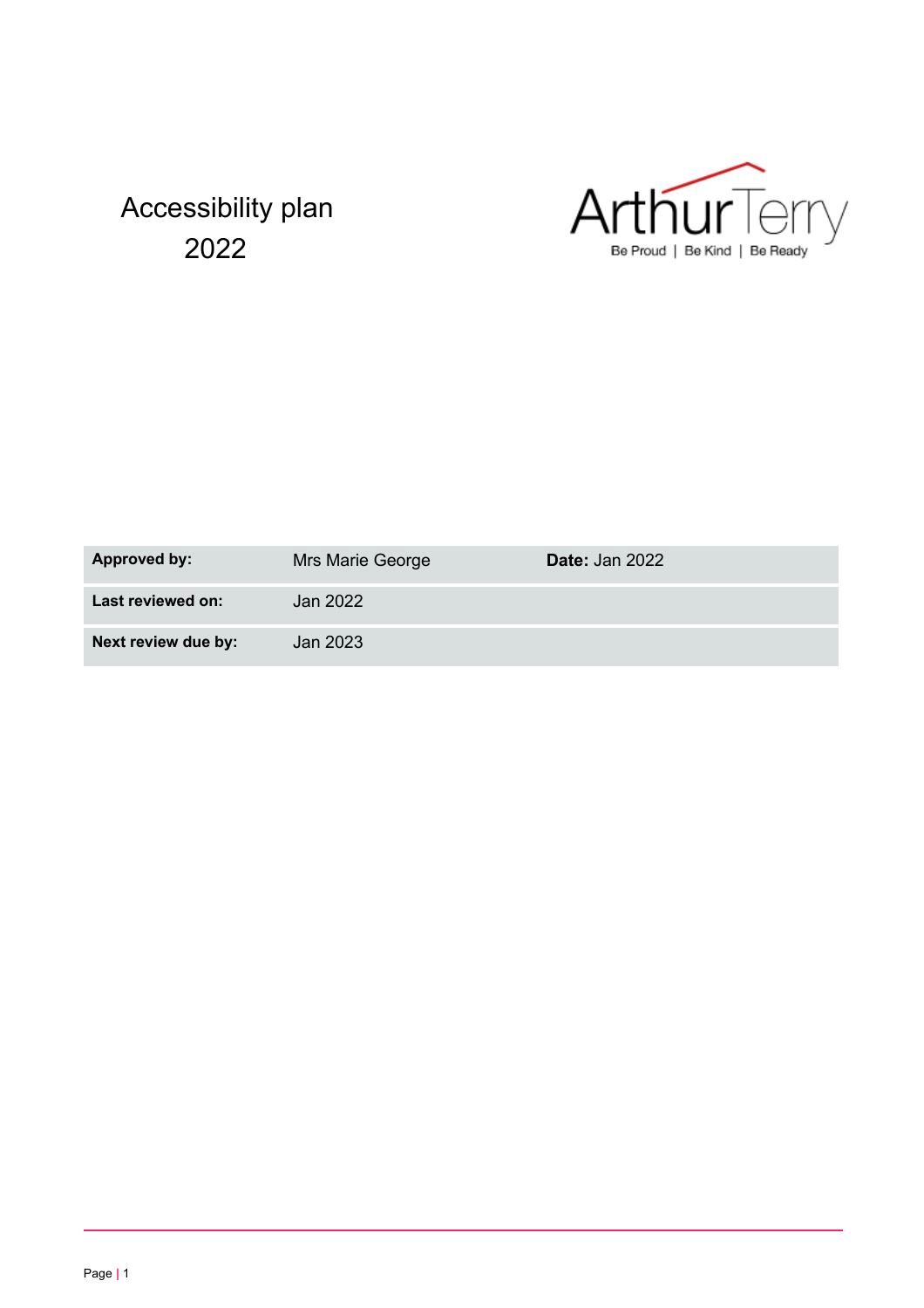# **Contents**

#### **1. Aims**

Schools are required under the Equality Act 2010 to have an accessibility plan. The purpose of the plan is to:

- Increase the extent to which disabled pupils can participate in the curriculum
- Improve the physical environment of the school to enable disabled pupils to take better advantage of education, benefits, facilities, and services provided
- Improve the availability of accessible information to disabled pupils

Our school aims to treat all its pupils fairly and with respect. This involves providing access and opportunities for all pupils without discrimination of any kind.

The Arthur Terry School is an *inclusive* and *nurturing* learning community that gives everyone the opportunity to *excel* and a place to *belong*. We want the best for *everyone* in our learning community so we are able to be *proud* of our achievements. Developing the *skills*, *knowledge* and *strong moral principles* so we are *ready* for *active citizenship* in an ever-changing future.

#### **Our Core Value**

*Kindness* – being friendly, helpful and understanding *Respect* – having consideration for peoples' rights and feelings *High aspirations* – putting the effort in every day to achieve our best

#### **Our Aims**

- To create a stimulating environment in which individuals achieve their highest possible attainable academic standards through outstanding learning & teaching.
- To foster a culture of learning independence through the 'Arthur Terry Learner' philosophy.
- To work with, and then build upon the achievement of our partner primary schools.
- To maintain, a disciplined, enthusiastic, safe, happy and caring community.
- To broaden cultural and aesthetic horizons whilst celebrating individuality.
- To develop the whole child by creating a full programme of additional enrichment opportunities.
- To raise the expectation of all through mutual respect and shared responsibility.
- To develop positive, personal, social, moral and spiritual growth and respect for different beliefs and ways of life.
- To develop a partnership of parents, staff, students, governors and outside agencies working for everyone's benefit.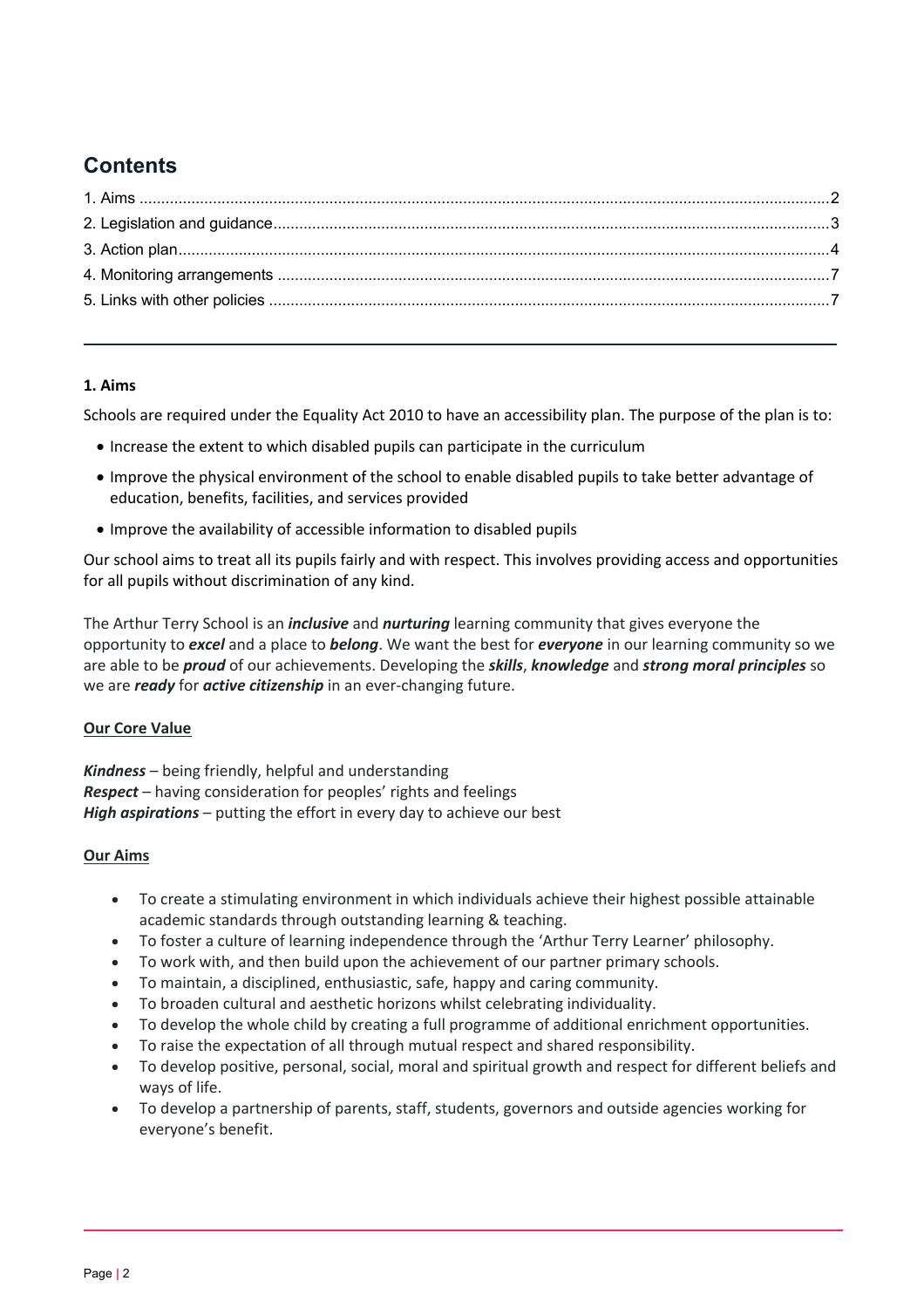The plan will be made available online on the school website, and paper copies are available upon request.

Our school is also committed to ensuring staff are trained in equality issues with reference to the Equality Act 2010, including understanding disability issues.

The school supports any available partnerships to develop and implement the plan.

Our school's complaints procedure covers the accessibility plan. If you have any concerns relating to accessibility in school, the complaints procedure sets out the process for raising these concerns.

We have included a range of stakeholders in the development of this accessibility plan.

# **2. Legislation and guidance**

This document meets the requirements of schedule 10 of the Equality Act 2010 and the Department for Education (DfE) guidance for schools on the Equality Act 2010.

The Equality Act 2010 defines an individual as disabled if they have a physical or mental impairment that has a 'substantial' and 'long-term' adverse effect on their ability to undertake normal day to day activities.

Under the Special Educational Needs and Disability (SEND) Code of Practice, 'long-term' is defined as 'a year or more' and 'substantial' is defined as 'more than minor or trivial'. The definition includes sensory impairments such as those affecting sight or hearing, and long-term health conditions such as asthma, diabetes, epilepsy and cancer.

Schools are required to make 'reasonable adjustments' for pupils with disabilities under the Equality Act 2010, to alleviate any substantial disadvantage that a disabled pupil faces in comparison with non-disabled pupils. This can include, for example, the provision of an auxiliary aid or adjustments to premises.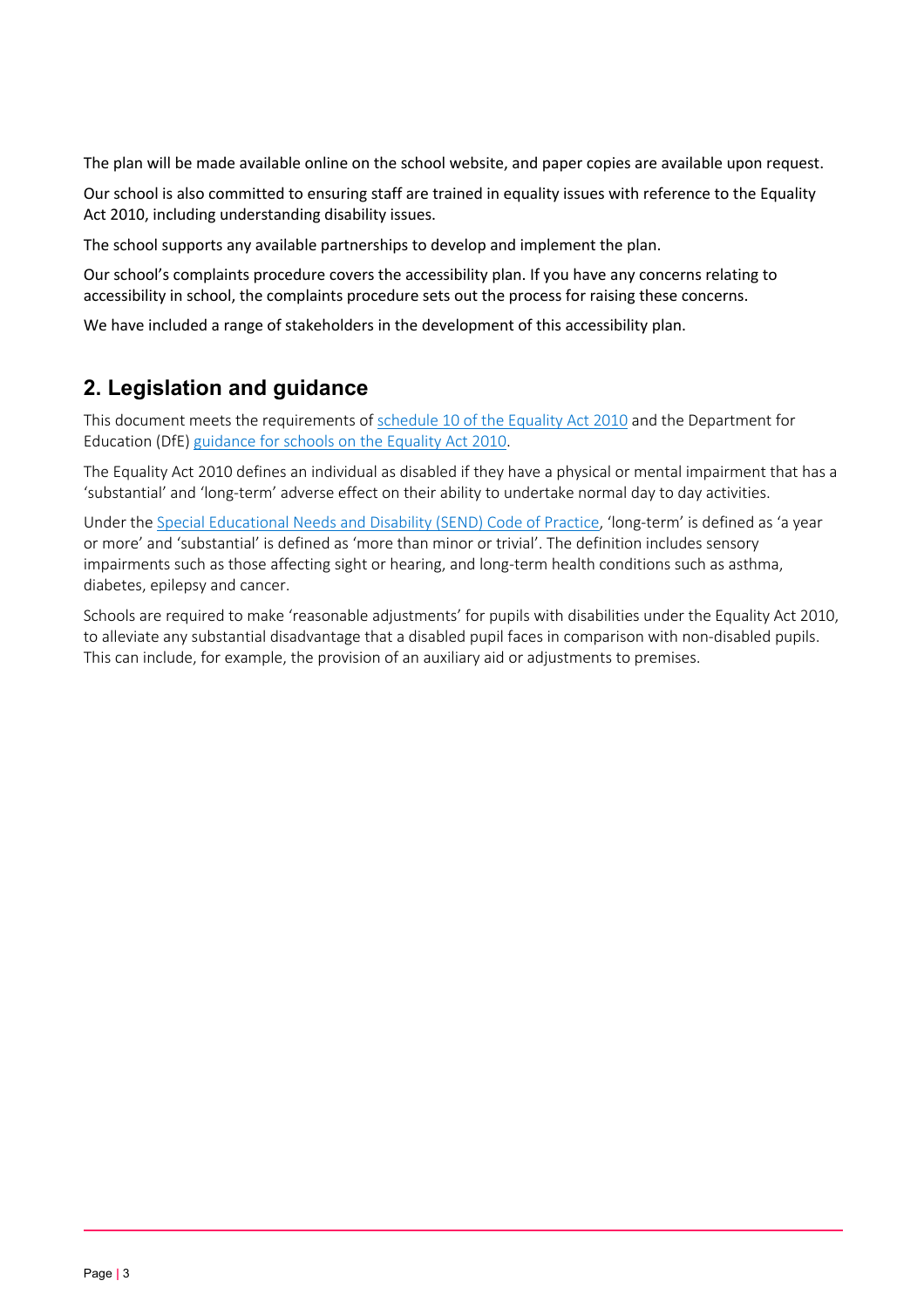| <b>AIM</b>                                                                 | <b>CURRENT GOOD</b><br><b>PRACTICE</b>                                                                                                                                                                                                                                                                                                                                                                                                                                                                                                                                                                          | <b>OBJECTIVES</b>                                                                                                                                                                                                                                                                                                                                                                                                                                                               | <b>ACTIONS TO BE TAKEN</b>                                                                                                                                                                                                                                                                                                                                                                                                                                                                                                                                                                                                                                                        | <b>PERSON</b><br><b>RESPONSIBLE</b>                                                      | <b>DATE TO</b><br><b>COMPLE</b><br><b>TE</b><br><b>ACTIONS</b><br><b>BY</b> | <b>SUCCESS CRITERIA</b>                                                                                                                                                                                                                                                                                                                                                                                                                                                                                                                                                                                                                                                                                                                            |
|----------------------------------------------------------------------------|-----------------------------------------------------------------------------------------------------------------------------------------------------------------------------------------------------------------------------------------------------------------------------------------------------------------------------------------------------------------------------------------------------------------------------------------------------------------------------------------------------------------------------------------------------------------------------------------------------------------|---------------------------------------------------------------------------------------------------------------------------------------------------------------------------------------------------------------------------------------------------------------------------------------------------------------------------------------------------------------------------------------------------------------------------------------------------------------------------------|-----------------------------------------------------------------------------------------------------------------------------------------------------------------------------------------------------------------------------------------------------------------------------------------------------------------------------------------------------------------------------------------------------------------------------------------------------------------------------------------------------------------------------------------------------------------------------------------------------------------------------------------------------------------------------------|------------------------------------------------------------------------------------------|-----------------------------------------------------------------------------|----------------------------------------------------------------------------------------------------------------------------------------------------------------------------------------------------------------------------------------------------------------------------------------------------------------------------------------------------------------------------------------------------------------------------------------------------------------------------------------------------------------------------------------------------------------------------------------------------------------------------------------------------------------------------------------------------------------------------------------------------|
| Increase access<br>to the<br>curriculum for<br>pupils with a<br>disability | - Our school offers a<br>differentiated curriculum<br>for all pupils<br>We use resources tailored<br>to the needs of pupils who<br>require support to access<br>the curriculum<br>Curriculum progress is<br>tracked for all pupils,<br>including those with a<br>disability<br>Targets are set effectively<br>and are appropriate for<br>pupils with additional<br>needs<br>The curriculum is reviewed<br>to ensure it meets the<br>needs of all pupils<br>- To ensure evidence-based<br>interventions are available<br>to students that require<br>additional support<br>Continued external agency<br>support. | Raise awareness of specific<br>needs and strategies to<br>support with all staff<br>Upskill staff in specific<br>evidence-based intervention<br>Regular involvement of<br>$\overline{\phantom{a}}$<br>external agencies at a<br>strategic and individual<br>level.<br>Ensure students can record<br>information with the aid of<br>assistive technology<br>Appointment of access<br>arrangement coordinator to<br>support with the co-<br>ordination of access<br>arrangements. | $\overline{\phantom{a}}$<br>Departments to dedicate time to<br>planning and reviewing K code<br>provision<br>Whole school training e.g. Autism<br>$\overline{\phantom{a}}$<br>$\sim$<br>Morning briefings on high profile<br>students<br>Learning support skills streaming<br>training and resources<br>Phonics training for specific<br>$\blacksquare$<br>teaching and support staff<br>$\overline{\phantom{a}}$<br>Termly strategic planning<br>meetings with SENCO<br>External agencies to provide<br>$\sim$<br>individualised advice<br>One page profiles to be developed<br>and distributed<br>Access arrangements co-ordinator<br>to complete necessary training<br>course. | Heads of department,<br>SENCO, Leadership<br>team, external<br>agencies, head<br>teacher | <b>July 2022</b>                                                            | Department planning meeting to<br>strategise and evaluate K code<br>provision<br>Follow up department meeting to<br>reflect on strategies for K code<br>students<br>Whole school SEND briefings<br>Whole school Autism and PDA<br>training<br>Termly meetings with SENCO and<br>external agencies<br>External agencies to provide<br>individual support and<br>recommendation where<br>requested.<br>1PP written for each k code<br>student<br>Audit of 1PP before distribution<br>Purchase and use of Docs plus<br>software for students to record<br>work more independently.<br>Access arrangements co-<br>ordinator appointment<br>staff training on access<br>arrangements<br>Streamlined referral process for<br>access arrangement testing. |

## **3. Action plan This action plan sets out the aims of our accessibility plan in accordance with the Equality Act 2010.**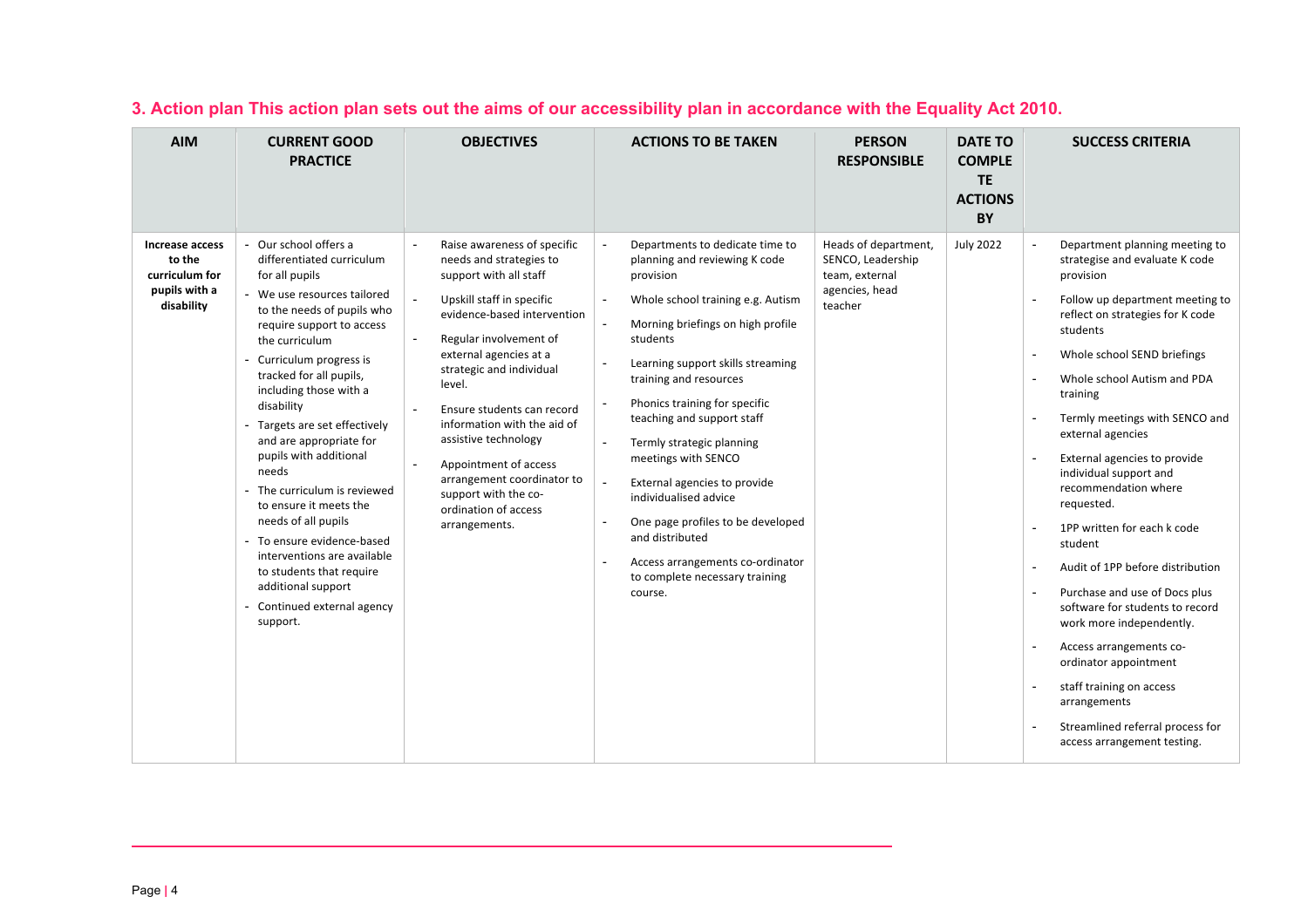| <b>AIM</b>                                                       | <b>CURRENT GOOD</b><br><b>PRACTICE</b>                                                                                                                                                                                                                                          | <b>OBJECTIVES</b>                                                                                                                                                                                                                                                                                        | <b>ACTIONS TO BE TAKEN</b>                                                                                                                                                                                                                                                                                                                                                                                                             | <b>PERSON</b><br><b>RESPONSIBLE</b>                                          | <b>DATE TO</b><br><b>COMPLE</b><br><b>TE</b><br><b>ACTIONS</b><br>BY | <b>SUCCESS CRITERIA</b>                                                                                                                                                                                                                                                                                                                                                                                                |
|------------------------------------------------------------------|---------------------------------------------------------------------------------------------------------------------------------------------------------------------------------------------------------------------------------------------------------------------------------|----------------------------------------------------------------------------------------------------------------------------------------------------------------------------------------------------------------------------------------------------------------------------------------------------------|----------------------------------------------------------------------------------------------------------------------------------------------------------------------------------------------------------------------------------------------------------------------------------------------------------------------------------------------------------------------------------------------------------------------------------------|------------------------------------------------------------------------------|----------------------------------------------------------------------|------------------------------------------------------------------------------------------------------------------------------------------------------------------------------------------------------------------------------------------------------------------------------------------------------------------------------------------------------------------------------------------------------------------------|
| Improve and<br>maintain access<br>to the physical<br>environment | The environment is adapted<br>to the needs of pupils as<br>required. This includes:<br>- Ramps<br>- Lifts<br>- Corridor width<br>- Disabled parking bays<br>- Disabled toilets and<br>changing/ personal care<br>facilities<br>- Accessible tables in subject<br>specific rooms | To maintain the school<br>$\blacksquare$<br>building and school<br>environment<br>To ensure the personal care<br>facility is planned and then<br>actioned.<br>To ensure students are<br>$\overline{\phantom{a}}$<br>timetabled in subject<br>specific rooms that are<br>accessible/adapted<br>equipment. | Lifts to be serviced within<br>$\blacksquare$<br>recommended intervals<br>Maintenance team to ensure<br>disabled toilets are fully stocked<br>and operational<br>Personal care facility to be<br>replaced April 2022<br>Ensure an audit of adapted<br>$\overline{\phantom{a}}$<br>equipment is conducted regularly<br>in line with guidance.<br>Ensure students and staff who<br>require access to lifts have access<br>to a lift key. | Maintenance team,<br>Leadership, Finance,<br>SENCO, learning<br>support team | <b>July 2022</b>                                                     | Personal care facility to be<br>completed April 2022<br>SENCO to have input regarding<br>design of personal care facility<br>Staff training on personal care<br>and lifting up to date.<br>Advice from PDSS and<br>attendance to meetings.<br>Maintenance to perform regular<br>maintenance and servicing of the<br>school environment<br>Lifting machinery and slings to be<br>checked within guidance<br>timeframes. |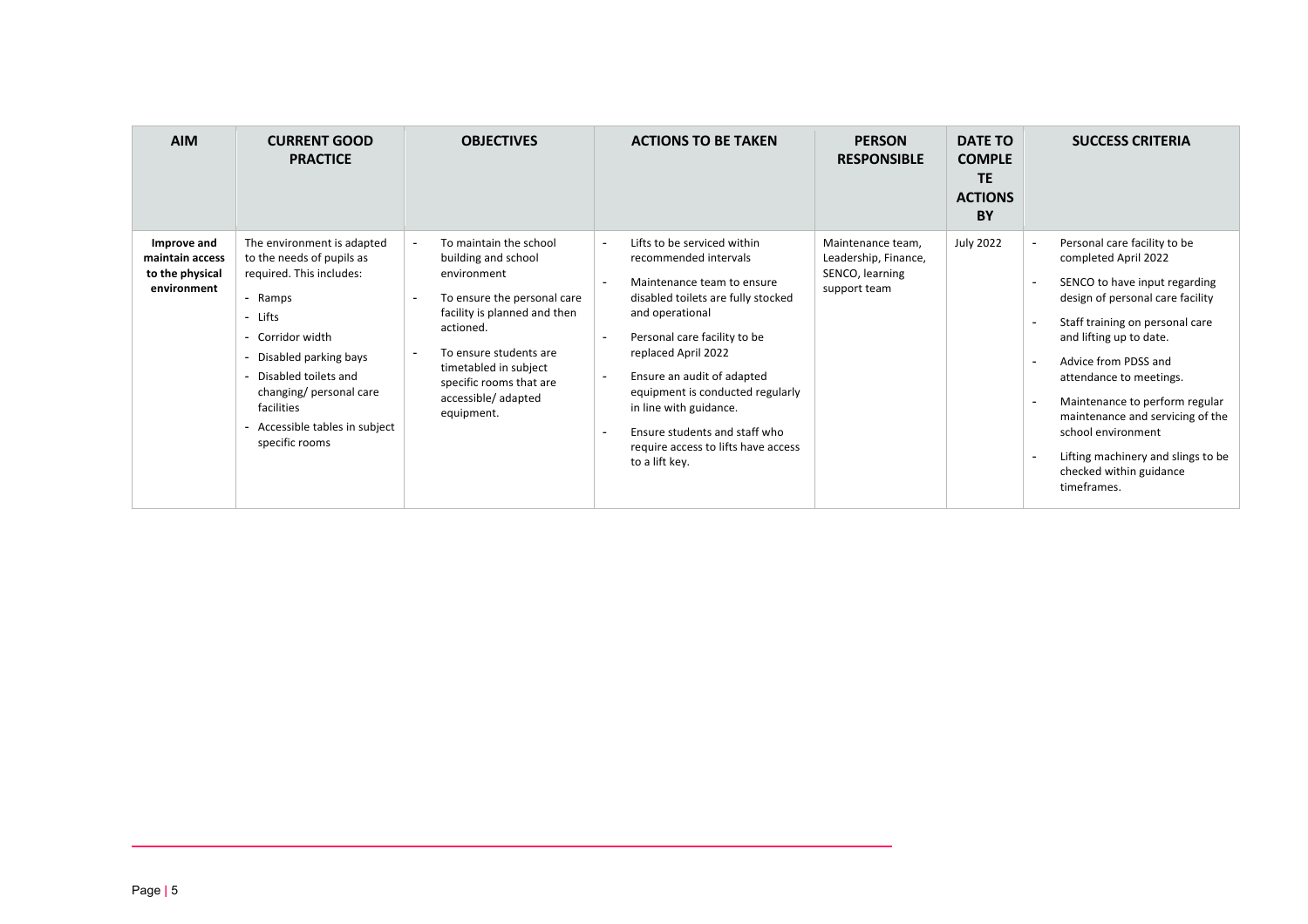| <b>AIM</b>                                                                  | <b>CURRENT GOOD</b><br><b>PRACTICE</b>                                                                                                                                                                                                                                                                                                                    | <b>OBJECTIVES</b>                                                                                                                                                                                                                                                                                                                                                                                                                          | <b>ACTIONS TO BE TAKEN</b>                                                                                                                                                                                                                                                                                                                                                                                                                                                                                                                                                                                                                                                                                                                                               | <b>PERSON</b><br><b>RESPONSIBLE</b>                                               | <b>DATE TO</b><br><b>COMPLE</b><br><b>TE</b><br><b>ACTIONS</b><br><b>BY</b> | <b>SUCCESS CRITERIA</b>                                                                                                                                                                                                                                                                                                                                                                                                                                                                                                                                                                                                                   |
|-----------------------------------------------------------------------------|-----------------------------------------------------------------------------------------------------------------------------------------------------------------------------------------------------------------------------------------------------------------------------------------------------------------------------------------------------------|--------------------------------------------------------------------------------------------------------------------------------------------------------------------------------------------------------------------------------------------------------------------------------------------------------------------------------------------------------------------------------------------------------------------------------------------|--------------------------------------------------------------------------------------------------------------------------------------------------------------------------------------------------------------------------------------------------------------------------------------------------------------------------------------------------------------------------------------------------------------------------------------------------------------------------------------------------------------------------------------------------------------------------------------------------------------------------------------------------------------------------------------------------------------------------------------------------------------------------|-----------------------------------------------------------------------------------|-----------------------------------------------------------------------------|-------------------------------------------------------------------------------------------------------------------------------------------------------------------------------------------------------------------------------------------------------------------------------------------------------------------------------------------------------------------------------------------------------------------------------------------------------------------------------------------------------------------------------------------------------------------------------------------------------------------------------------------|
| Improve the<br>delivery of<br>information to<br>pupils with a<br>disability | Our school uses a range of<br>communication methods to<br>ensure information is<br>accessible. This includes:<br>- Internal signage<br>- Large print resources<br>- Pictorial or symbolic<br>representations on<br>signage.<br>Assistive technology<br>School website maintained<br>- Use of external services<br>such as PDSS/VI/HI and<br>interpreters. | To make signs around more<br>accessible for all students<br>Resources/reprographics to<br>support with any large<br>print/adapted resources<br>required.<br>Support from HI/VI team for<br>advice and guidance for<br>specific students.<br>Assistive technology to<br>support students with<br>learning.<br>Maintaining equipment with<br>the support of the<br>HI/VI/PDSS services.<br>Ensure interpreters are<br>available when needed. | Updated signs around school that<br>$\overline{\phantom{a}}$<br>are more accessible for all users<br>$\blacksquare$<br>Staff to use the reprographics<br>department to support in ensuring<br>learning materials are accessible<br>and adapted.<br>Meetings with HI/VI team<br>$\overline{\phantom{a}}$<br>Purchase Docs plus software<br>$\overline{\phantom{a}}$<br>Ensure a trolley of laptops are<br>$\overline{\phantom{a}}$<br>maintained and available for<br>students to use if required.<br>Meeting specialists and servicing<br>$\overline{\phantom{a}}$<br>of equipment to ensure<br>hearing/visual aids are maintained<br>For events that require<br>$\overline{\phantom{a}}$<br>interpreters, ensure that the<br>external agent is available and<br>booked. | Leadership, site team,<br>SENCO, learning<br>support team, PSS,<br>VI/HI support. | <b>July 2022</b>                                                            | Updated signs to be visual and<br>contain icons for easier<br>accessibility.<br>Staff to request resources to be<br>adapted as required<br>Lesson observations and 1-1<br>student meetings with HI/VI<br>team and SENCO/ learning<br>support team and student.<br>Recommendations from<br>HI/VI/PDSS followed when<br>education advice is given for<br>individual students.<br>Purchase docs plus software and<br>ensure students and staff using<br>software have training to use it<br>Ensure Laptop trolley is<br>maintained.<br>For events that require<br>interpretors ensure that the<br>external agent is available and<br>booked. |